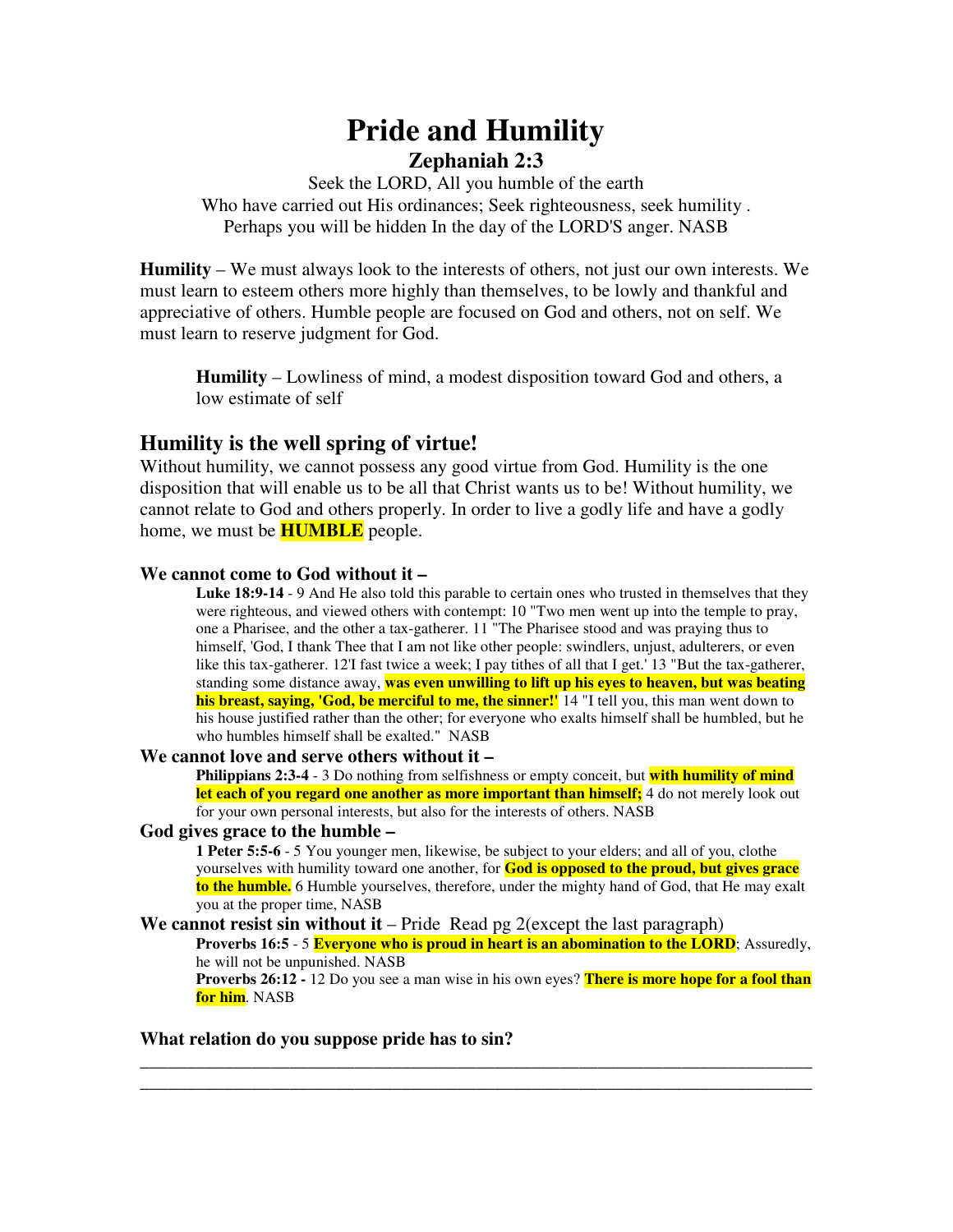**Isaiah 14:12-15 -** 12 "How you have fallen from heaven, O star of the morning, son of the dawn! You have been cut down to the earth, You who have weakened the nations! 13 "But you said in your heart, 'I will ascend to heaven; I will raise my throne above the stars of God, And I will sit on the mount of assembly In the recesses of the north. 14'I will ascend above the heights of the clouds; I will make myself like the Most High.' 15 "Nevertheless you will be thrust down to Sheol, To the recesses of the pit. NASB

# **A few characteristics of Humility - Discuss**

#### **To esteem others more highly than ourselves –**

**Romans 12:10 -** 10 Be devoted to one another in brotherly love; **give preference to one another in honor**; NASB

#### **Showing patience and forbearance**

**Ephesians 4:1-4 -** 4:1 I, therefore, the prisoner of the Lord, entreat you to walk in a manner worthy of the calling with which you have been called, 2 **with all humility and gentleness, with patience, showing forbearance to one another in love**, 3 being diligent to preserve the unity of the Spirit in the bond of peace. NASB

#### **Gentleness**

**James 3:17-18 -** 17 But the wisdom from above is first pure, then peaceable, **gentle, reasonable, full of mercy and good fruits**, unwavering, without hypocrisy. 18 And the seed whose fruit is righteousness is sown in peace by those who make peace. NASB

#### **Gratefulness/Thankfulness**

**1 Thessalonians 5:18** - 18 in everything give thanks; for this is God's will for you in Christ Jesus. NASB

# Parents, we must teach our kids to be humble!

# **Pride and Humility Zephaniah 2:3**

Seek the LORD, All you humble of the earth Who have carried out His ordinances; Seek righteousness, seek humility . Perhaps you will be hidden In the day of the LORD'S anger. NASB

# **A few characteristics of Pride -**

**Pride** – to esteem oneself more highly than others, a high estimate of self, a focus on self and the service of self, a pursuit of self-recognition and self exaltation, and a desire to control others and circumstances for selfish purposes

**Self-Exaltation –** To lift oneself up, to estimate oneself higher than others, to be conceited, to scoff at others, to be haughty

**Luke 18:14 -** "I tell you, this man went down to his house justified rather than the other; for **everyone who exalts himself shall be humbled**, but he who humbles himself shall be exalted." NASB

**Proverbs 16:18** - 18 **Pride goes before destruction**, And a haughty spirit before stumbling. NASB

**Proverbs 18:12** - 12 **Before destruction the heart of man is haughty**, But humility goes before honor. NASB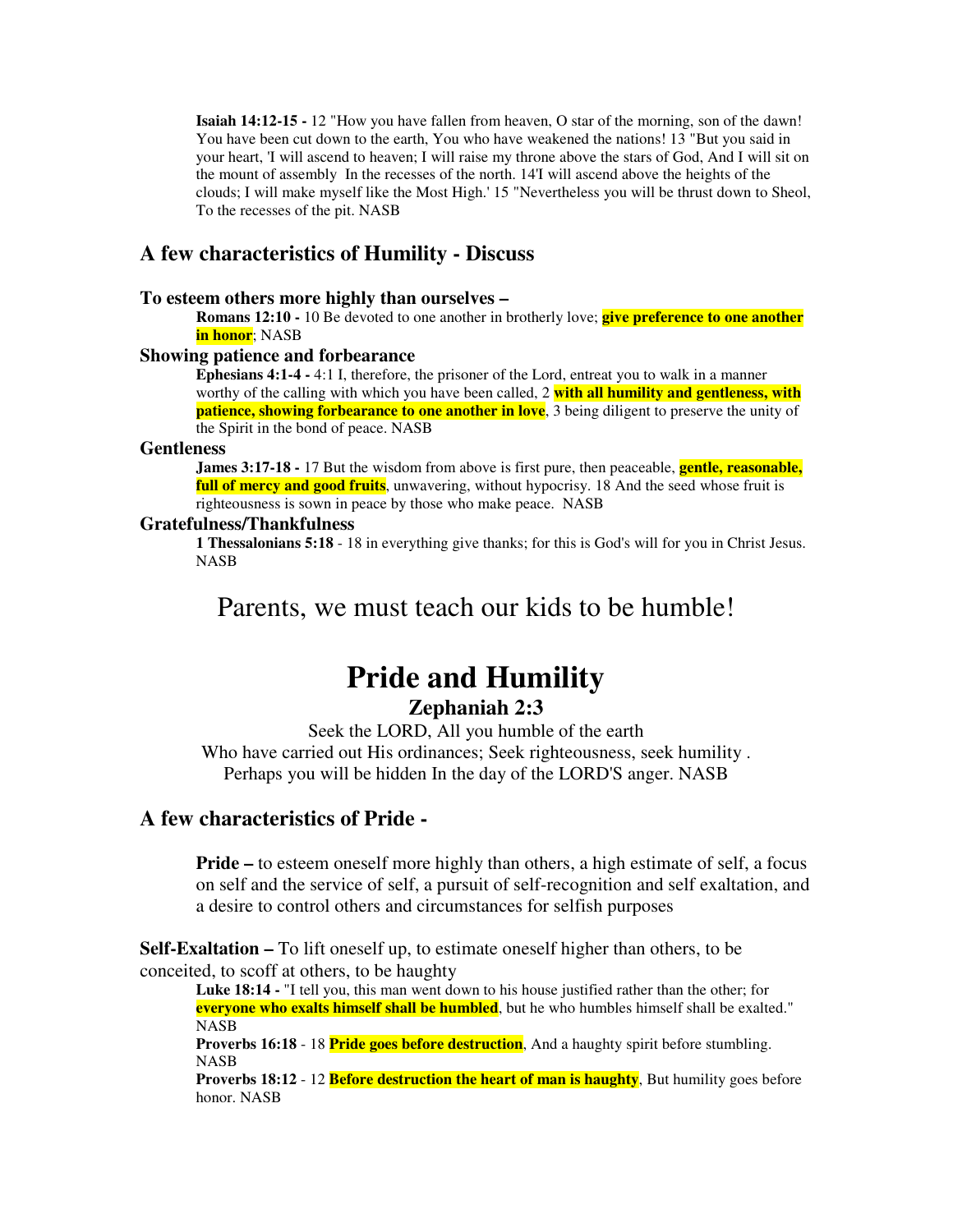**Proverbs 29:23** - 23 A **man's pride will bring him low**, But a humble spirit will obtain honor. NASB

**Isaiah 2:11-12** - 11 The proud look of man will be abased, **And the loftiness of man will be humbled**, And the LORD alone will be exalted in that day. 12 For the LORD of hosts will have a **day of reckoning Against everyone who is proud and lofty, And against everyone who is lifted up, That he may be abased**. NASB

**Self-will –** to live by the dictates of your own will, to do what you want apart from God's will, to oppose God and His commandments

**Isaiah 14:12-14** - 2 "How you have fallen from heaven, O star of the morning, son of the dawn! You have been cut down to the earth, You who have weakened the nations! 13 "But you said in your heart, **'I will** ascend to heaven**; I will** raise my throne above the stars of God, And **I will** sit on the mount of assembly In the recesses of the north. 14**'I will** ascend above the heights of the clouds; **I will** make myself like the Most High.' NASB

**2 Chronicles 26:16-21** - 16 But when he became strong**, his heart was so proud that he acted corruptly, and he was unfaithful to the LORD his God, for he entered the temple of the LORD to burn incense on the altar of incense.** 17 Then Azariah the priest entered after him and with him eighty priests of the LORD, valiant men. 18 And they opposed Uzziah the king and said to him, "It is not for you, Uzziah, to burn incense to the LORD, but for the priests, the sons of Aaron who are consecrated to burn incense. Get out of the sanctuary, for you have been unfaithful, and will have no honor from the LORD God." 19 **But Uzziah, with a censer in his hand for burning incense, was enraged; and while he was enraged with the priests, the leprosy broke out on his forehead before the priests in the house of the LORD, beside the altar of incense**. 20 And Azariah the chief priest and all the priests looked at him, and behold, he was leprous on his forehead; and they hurried him out of there, and he himself also hastened to get out because the LORD had smitten him. 21 And King Uzziah was a leper to the day of his death; and he lived in a separate house, being a leper, for he was cut off from the house of the LORD. NASB

**Self-righteousness –** to consider oneself righteous in God's sight because of your own good works, to consider oneself as better than others, to view others with contempt

**Luke 18:9-14** - 9 And He also told this parable to certain ones who trusted in themselves that they were righteous, and viewed others with contempt: 10 "Two men went up into the temple to pray, one a Pharisee, and the other a tax-gatherer. 11 **"The Pharisee stood and was praying thus to himself, 'God, I thank Thee that I am not like other people: swindlers, unjust, adulterers, or even like this tax-gatherer. 12'I fast twice a week; I pay tithes of all that I get.'** 13 "But the tax-gatherer, standing some distance away, was even unwilling to lift up his eyes to heaven, but was beating his breast, saying, 'God, be merciful to me, the sinner!' 14 "I tell you, this man went down to his house justified rather than the other; for everyone who exalts himself shall be humbled, but he who humbles himself shall be exalted." NASB

**Isaiah 65:5** - 5 "Who say, 'Keep to yourself, **do not come near me, For I am holier than you**!' These are smoke in My nostrils, A fire that burns all the day. NASB

**James 2:1-4** - 2:1 My brethren, do not hold your faith in our glorious Lord Jesus Christ with an attitude of personal favoritism. 2 For if a man comes into your assembly with a gold ring and dressed in fine clothes, and there also comes in a poor man in dirty clothes, 3 **and you pay special attention** to the one who is wearing the fine clothes, and say, "You sit here in a good place," and you say to the poor man, "You stand over there, or sit down by my footstool," 4 **have you not made distinctions among yourselves, and become judges with evil motives?** NASB

**Self-reliance –** to rely on oneself, to live by your our own strength, to face trials and temptations without trust in God and His sovereignty,

**Deuteronomy 1:32-36** - 32 "But for all this, **you did not trust the LORD your God**, 33 who goes before you on your way, to seek out a place for you to encamp, in fire by night and cloud by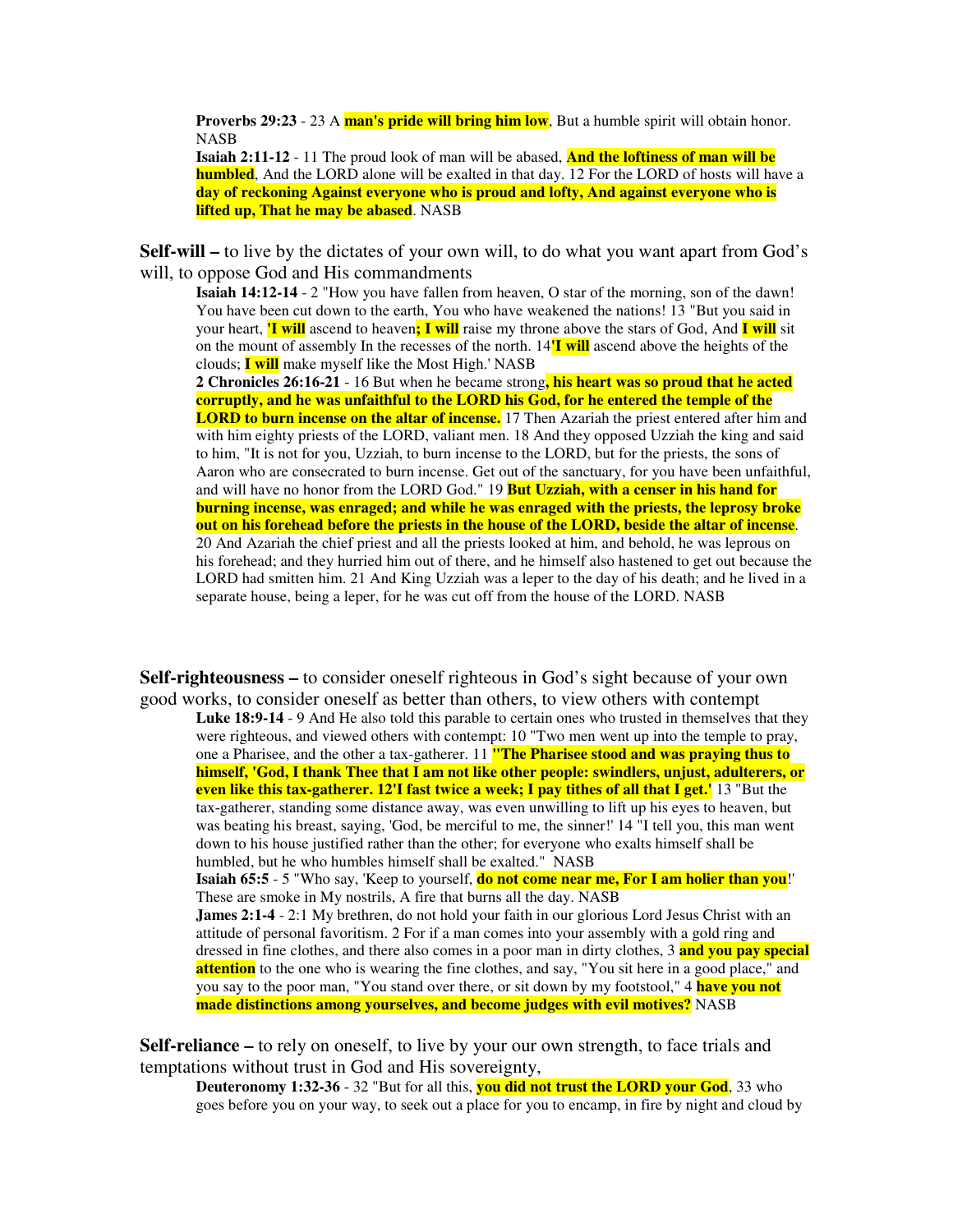day, to show you the way in which you should go. 34 "**Then the LORD heard the sound of your words, and He was angry** and took an oath, saying, 35'Not one of these men, this evil generation, shall see the good land which I swore to give your fathers, NASB

**Psalms 78:21-22** - 21 Therefore the LORD heard and was full of wrath, And a fire was kindled against Jacob, And anger also mounted against Israel; 22 Because **they did not believe in God, And did not trust in His salvation**. NASB

**Isaiah 30:33** - **Woe to those who go down to Egypt for help, And rely on horses, And trust in chariots because they are many, And in horsemen because they are very strong**, But they do not look to the Holy One of Israel, nor seek the LORD! NASB

**Psalms 33:16-17** - 16 The **king is not saved by a mighty army**; A warrior is not delivered by great strength. 17 A horse is a false hope for victory; Nor does it deliver anyone by its great strength. NASB

# **James 4:6**

But He gives a greater grace. Therefore it says, "God is opposed to the proud, but gives grace to the humble." NASB

**God opposes the proud -** The proud are those who have an improper self-esteem; who have a high and unreasonable conceit of their own excellence or importance. Here are a few things we can become proud about:

**beauty – strength – attainments – family – country – possessions – rank – religion**

**Proverbs 8:13** - 13 "The fear of the LORD is to hate evil; **Pride and arrogance and the evil way, And the perverted mouth, I hate**. NASB

Some biblical examples of God's opposition to the pride of man.

**Daniel 4:1-37** - 37 "Now I Nebuchadnezzar praise, exalt, and honor the King of heaven, for all His works are true and His ways just, and **He is able to humble those who walk in pride."** NASB

**Daniel 5:1-31** - 30 That same night Belshazzar the Chaldean king was slain. 31 So Darius the Mede received the kingdom at about the age of sixty-two. NASB

**Acts 12:21-23** - 1 And on an appointed day Herod, having put on his royal apparel, took his seat on the rostrum and began delivering an address to them. 22 And the people kept crying out, "The voice of a god and not of a man!" 23 And **immediately an angel of the Lord struck him because he did not give God the glory, and he was eaten by worms and died**. NASB

**God Gives Grace to the Humble -** In order to live a godly life and have a godly home, we must be **HUMBLE** people. We must learn to esteem others more highly than themselves, to be lowly and thankful and appreciative of others. We must always look to the interests of others, not just our own interests. Humble people are focused on God and others, not on self. Without humility, we cannot relate to God and others properly. Humility is the one disposition that will enable us to be all that Christ wants us to be!

**Humility** – Lowliness of mind, a modest disposition toward God and others, a low estimate of self

**Isaiah 57:15** - 15 For thus says the high and exalted One Who lives forever, whose name is Holy, "I dwell on a high and holy place, And also **with the contrite and lowly of spirit** In order to revive the spirit of the lowly And to revive the heart of the contrite. NASB

## **To esteem others more highly than ourselves –**

**Romans 12:10 -** 10 Be devoted to one another in brotherly love; **give preference to one another in honor**; NASB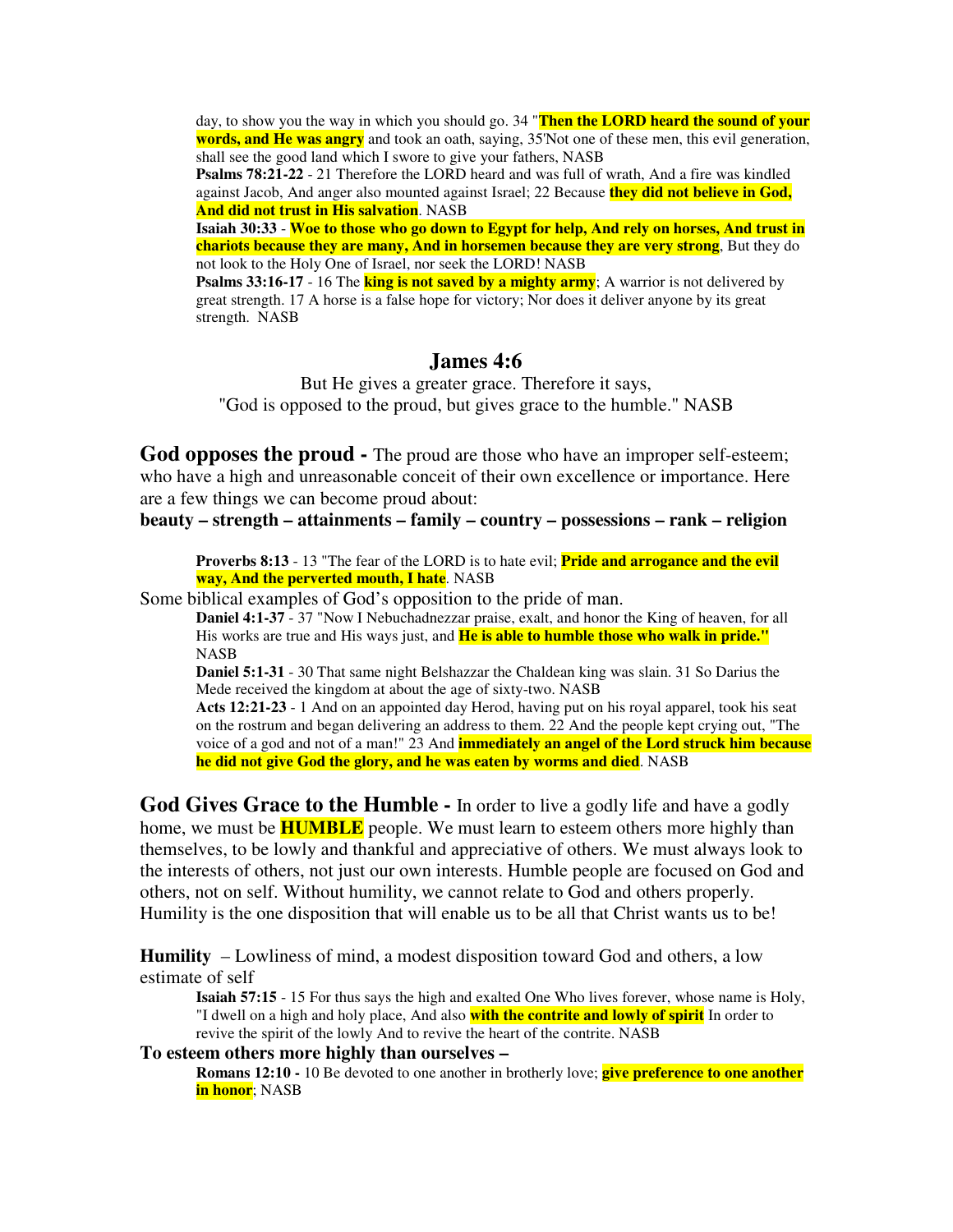#### **Showing patience and forbearance**

**Ephesians 4:1-4 -** 4:1 I, therefore, the prisoner of the Lord, entreat you to walk in a manner worthy of the calling with which you have been called, 2 **with all humility and gentleness, with patience, showing forbearance to one another in love**, 3 being diligent to preserve the unity of the Spirit in the bond of peace. NASB

#### **Gentleness**

**James 3:17-18 -** 17 But the wisdom from above is first pure, then peaceable, **gentle, reasonable, full of mercy and good fruits**, unwavering, without hypocrisy. 18 And the seed whose fruit is righteousness is sown in peace by those who make peace. NASB

#### **Gratefulness/Thankfulness**

**1 Thessalonians 5:18** - 18 in everything give thanks; for this is God's will for you in Christ Jesus. **NASB**

# **Pride and Humility**

# **James 4:6**

But He gives a greater grace. Therefore it says, "God is opposed to the proud, but gives grace to the humble." NASB

**God opposes the proud -** The proud are those who have an improper self-esteem; who have a high and unreasonable conceit of their own excellence or importance. Here are a few things we can become proud about:

# **beauty – strength – attainments – family – country – possessions – rank – religion**

We must avoid developing an improper estimation of ourselves at all costs. This is because God hates the pride of man.

**Proverbs 8:13** - 13 "The fear of the LORD is to hate evil; **Pride and arrogance and the evil way, And the perverted mouth, I hate**. NASB

Some biblical examples of God's opposition to the pride of man.

**Daniel 4:1-37** - 37 "Now I Nebuchadnezzar praise, exalt, and honor the King of heaven, for all His works are true and His ways just, and **He is able to humble those who walk in pride."** NASB

**Daniel 5:1-31** - 30 That same night Belshazzar the Chaldean king was slain. 31 So Darius the Mede received the kingdom at about the age of sixty-two. NASB

**Acts 12:21-23** - 1 And on an appointed day Herod, having put on his royal apparel, took his seat on the rostrum and began delivering an address to them. 22 And the people kept crying out, "The voice of a god and not of a man!" 23 And **immediately an angel of the Lord struck him because he did not give God the glory, and he was eaten by worms and died**. NASB

**God Gives Grace to the Humble -** In order to live a godly life and have a godly home, we must be **HUMBLE** people. We must learn to esteem others more highly than themselves, to be lowly and thankful and appreciative of others. We must always look to the interests of others, not just our own interests. Humble people are focused on God and others, not on self. Without humility, we cannot relate to God and others properly. Humility is the one disposition that will enable us to be all that Christ wants us to be!

**Humility** – Lowliness of mind, a modest disposition toward God and others, a low estimate of self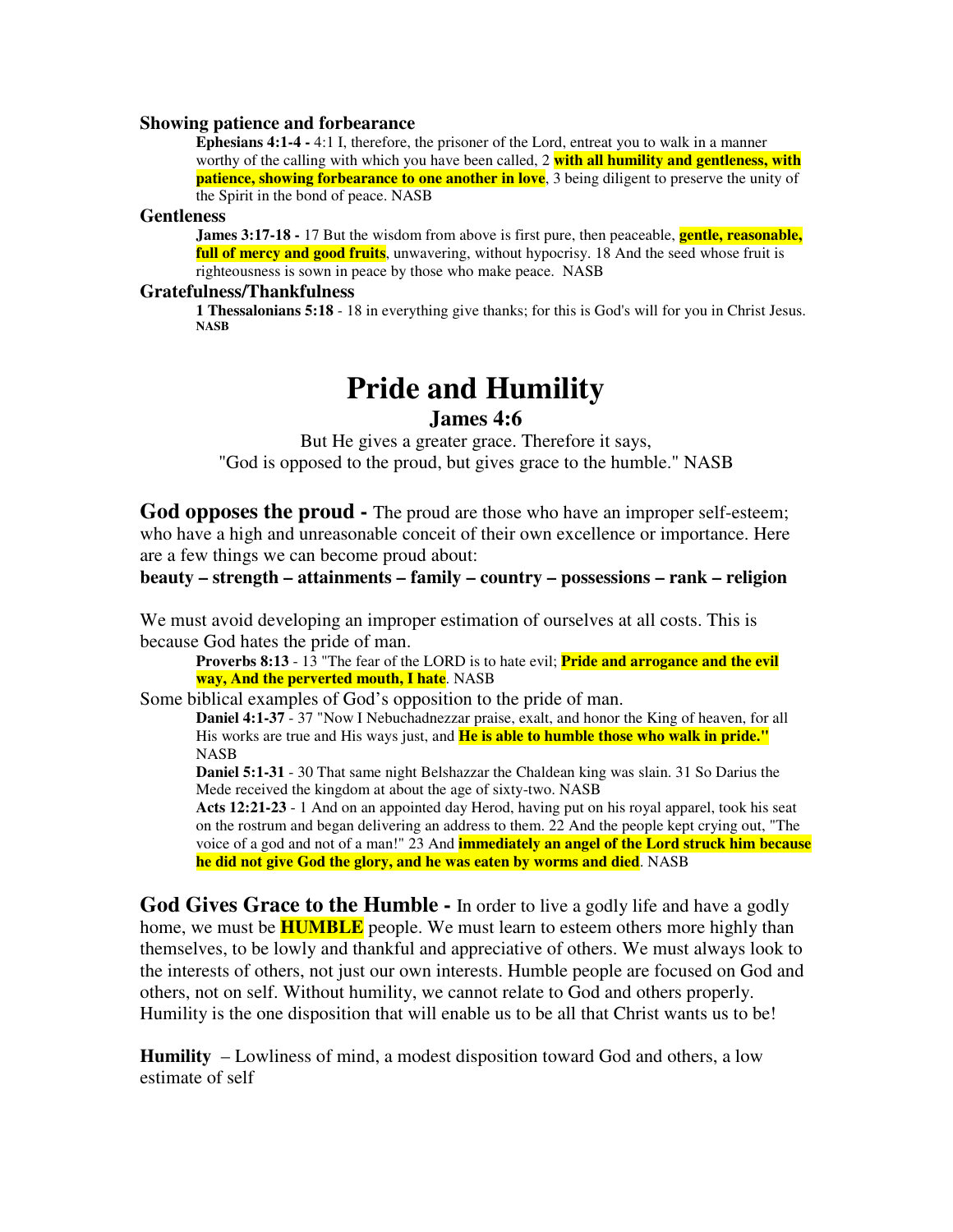**Isaiah 57:15** - 15 For thus says the high and exalted One Who lives forever, whose name is Holy, "I dwell on a high and holy place, And also **with the contrite and lowly of spirit** In order to revive the spirit of the lowly And to revive the heart of the contrite. NASB

#### **To esteem others more highly than ourselves –**

**Romans 12:10 -** 10 Be devoted to one another in brotherly love; **give preference to one another in honor**; NASB

## **Showing patience and forbearance**

**Ephesians 4:1-4 -** 4:1 I, therefore, the prisoner of the Lord, entreat you to walk in a manner worthy of the calling with which you have been called, 2 **with all humility and gentleness, with patience, showing forbearance to one another in love**, 3 being diligent to preserve the unity of the Spirit in the bond of peace. NASB

#### **Gentleness**

**James 3:17-18 -** 17 But the wisdom from above is first pure, then peaceable, **gentle, reasonable, full of mercy and good fruits**, unwavering, without hypocrisy. 18 And the seed whose fruit is righteousness is sown in peace by those who make peace. NASB

#### **Gratefulness/Thankfulness**

**1 Thessalonians 5:18** - 18 in everything give thanks; for this is God's will for you in Christ Jesus. **NASB**

**Romans 12:9-18** - 9 Let love be without hypocrisy. Abhor what is evil; cling to what is good. 10 Be devoted to one another in brotherly love; give preference to one another in honor; 11 not lagging behind in diligence, fervent in spirit, serving the Lord; 12 rejoicing in hope, persevering in tribulation, devoted to prayer, 13 contributing to the needs of the saints, practicing hospitality. 14 Bless those who persecute you; bless and curse not. 15 Rejoice with those who rejoice, and weep with those who weep. 16 Be of the same mind toward one another; do not be haughty in mind, but associate with the lowly. Do not be wise in your own estimation. 17 Never pay back evil for evil to anyone. Respect what is right in the sight of all men. 18 If possible, so far as it depends on you, be at peace with all men. NASB

#### Barnes writes;

"This resistance of pride he shows not only in the explicit declarations of his word, but in the arrangements of his providence and grace.

(1.) In his providence, in the reverses and disappointments which occur; in the necessity of abandoning the splendid mansion which we had built, or in disappointing us in some favourite plan by which our pride was to be nurtured and gratified.

(2.) In sickness, taking away the beauty, and strength on which we had so much valued ourselves, and bringing us to the sad condition of a sick bed.

(3.) In the grave, bringing us down to corruption and worms. Why should one be proud who will soon become so offensive to his best friends that they will gladly hide him in the grave?

(4.) In the plan of salvation he opposes our pride. Not a feature of that plan is fitted to foster pride, but all is adapted to make us humble.

(a) The necessity for the plan--that we are guilty and helpless sinners;

(b)the selection of a Saviour--one who was so poor, and who was so much despised by the world, and who was put to death, on a cross;

(c) our entire dependence on him for salvation, with the assurance that we have no merit of our own, and that salvation is all of grace;

(d) the fact that we are brought to embrace it only by the agency of the Holy Spirit, and that if we were left to ourselves we should never have one right thought or holy desire- all this is fitted to humble us, and to bring us low before God. God has done nothing to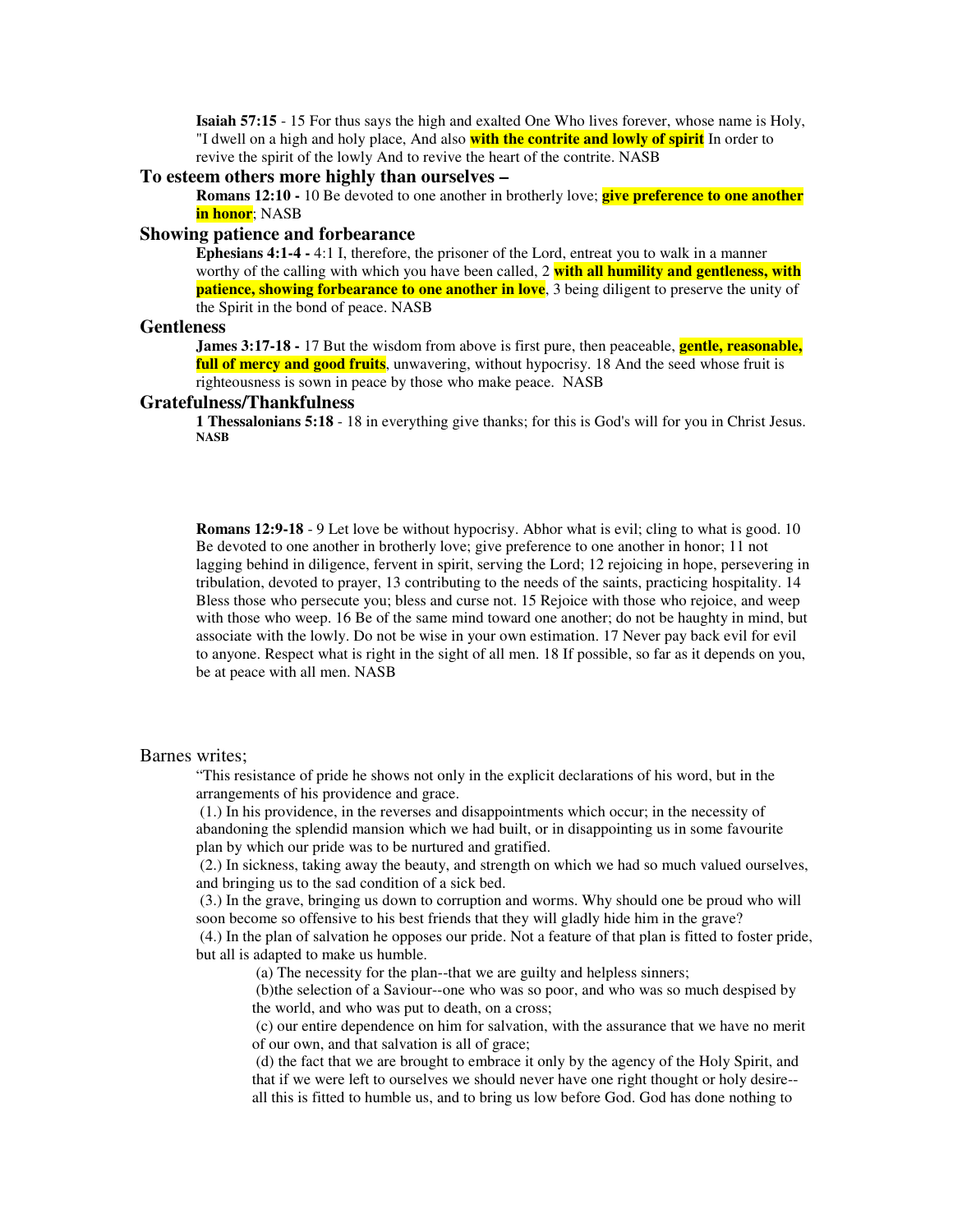foster the self-estimation of the human heart; but how much has he done to "stain the pride of all glory!" See Barnes for Isa 23:9.

**Isaiah 2:11-12** - 11 The proud look of man will be abased, **And the loftiness of man will be humbled**, And the LORD alone will be exalted in that day. 12 For the LORD of hosts will have a **day of reckoning Against everyone who is proud and lofty, And against everyone who is lifted up, That he may be abased**. NASB

*But giveth grace unto the humble.* The meaning is, that he shows them favour; he bestows upon them the grace needful to secure their salvation. This he does

(1,) because they feel their need of his favour;

(2,) because they will welcome his teaching and value his friendship;

(3,) because all the arrangements of his grace are adapted only to such a state of mind. You cannot teach one who is so wise that he already supposes he knows enough; you cannot bestow grace on one who has no sense of the need of it. The arrangements of salvation are adapted only to an humble heart.

{a} "God resisteth the proud" Pr 29:23

A man may be proud of anything that belongs to him, or which can in any way be construed as a part of himself, or as pertaining to him. This does not, of course, apply to a correct estimate of ourselves, or to the mere knowledge that we may excel others. One may know that he has more strength, or higher attainments in learning or in the mechanic arts, or greater wealth than others, and yet have properly no pride in the case. He has only a correct estimate of himself, and he attaches no undue importance to himself on account of it. His heart is not lifted up; he claims no undue deference to himself; he concedes to all others what is their due; and he is humble before God, feeling that all that he has, and is, is nothing in his sight, he is willing to occupy his appropriate place in the sight of God and men, and to be esteemed just as he is.